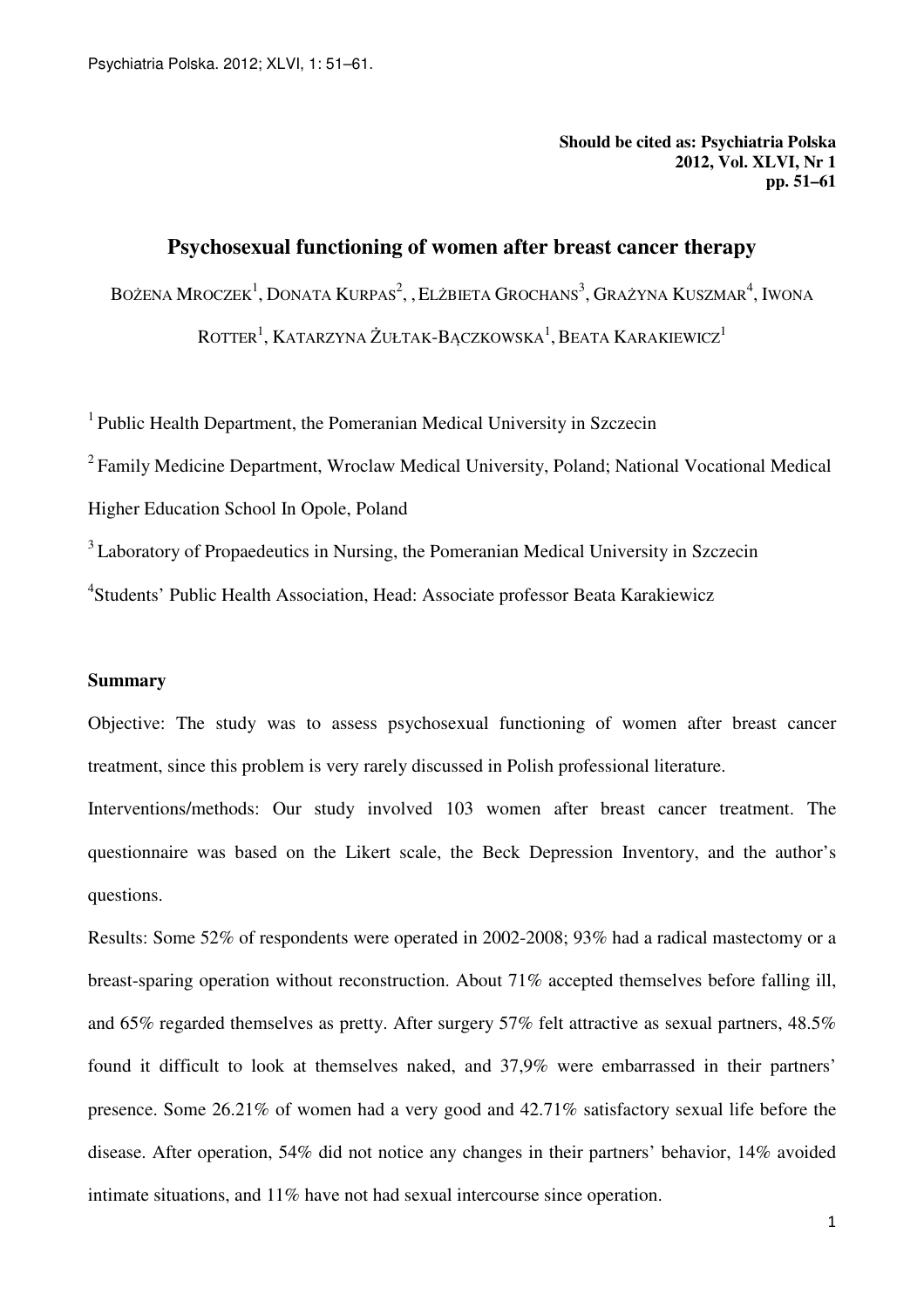Conclusions: In the relationships where sex was important, the quality of sexual intercourse improved. A factor which contributes to successful sexual life of a woman is her acceptance of her body and her feeling of attractiveness.

Key words: breast cancer, body image, psychosexual functioning,

A risk of breast cancer in Poland is comparable to the one observed in other countries. Every 14<sup>th</sup> Polish woman aged 45-69 is going to suffer from this tumor in her life. Breast cancer constitutes about 20% of all malignant tumors in Poland. A sudden increase in the incidence of this disease has been observed in our country since the 80s. More and more often breast cancer is diagnosed in young women. In recent years its incidence has risen by about 4-5%, and now it can be compared to other European countries and Japan [1,2,3]. This is probably due to environmental factors and the change in life style. This hypothesis is confirmed by a higher incidence of cancer among women in town than in the country [2,3]. Risk factors of breast cancer in Poland include old age, breast cancer family history at younger age, early menstruation, late menopause, using hormone replacement therapy for a long time, exposure to ionizing radiation, benign hyperplastic breast diseases, and being a carrier of mutated genes BRCA1 and BRCA2 [2,4,5]. Carriers of the mutated gene BRCA1 or BRCA2 are at a risk of about 80% to develop breast cancer [4,5]. Breast cancer and its systemic treatment causes in women serious mental suffering such as fear, terror, and depression [3,6,7]. These emotions accompany women from the very moment when they notice symptoms regarded as characteristic of breast cancer, and also later during the diagnostic and therapeutic processes. Women are afraid of death, pain and suffering [8,9,10,11]. Anxiety, helplessness and negative emotional experience caused by neoplastic disease and effects of therapy usually lead to cancerophobia and arouse fear of going to the doctor, which has an adverse influence on the therapeutic and recovery processes [7,9,12,13,14]. Reaction to neoplastic disease can be changed by new information, intensifying symptoms, the use of therapeutic methods, or prediction that disease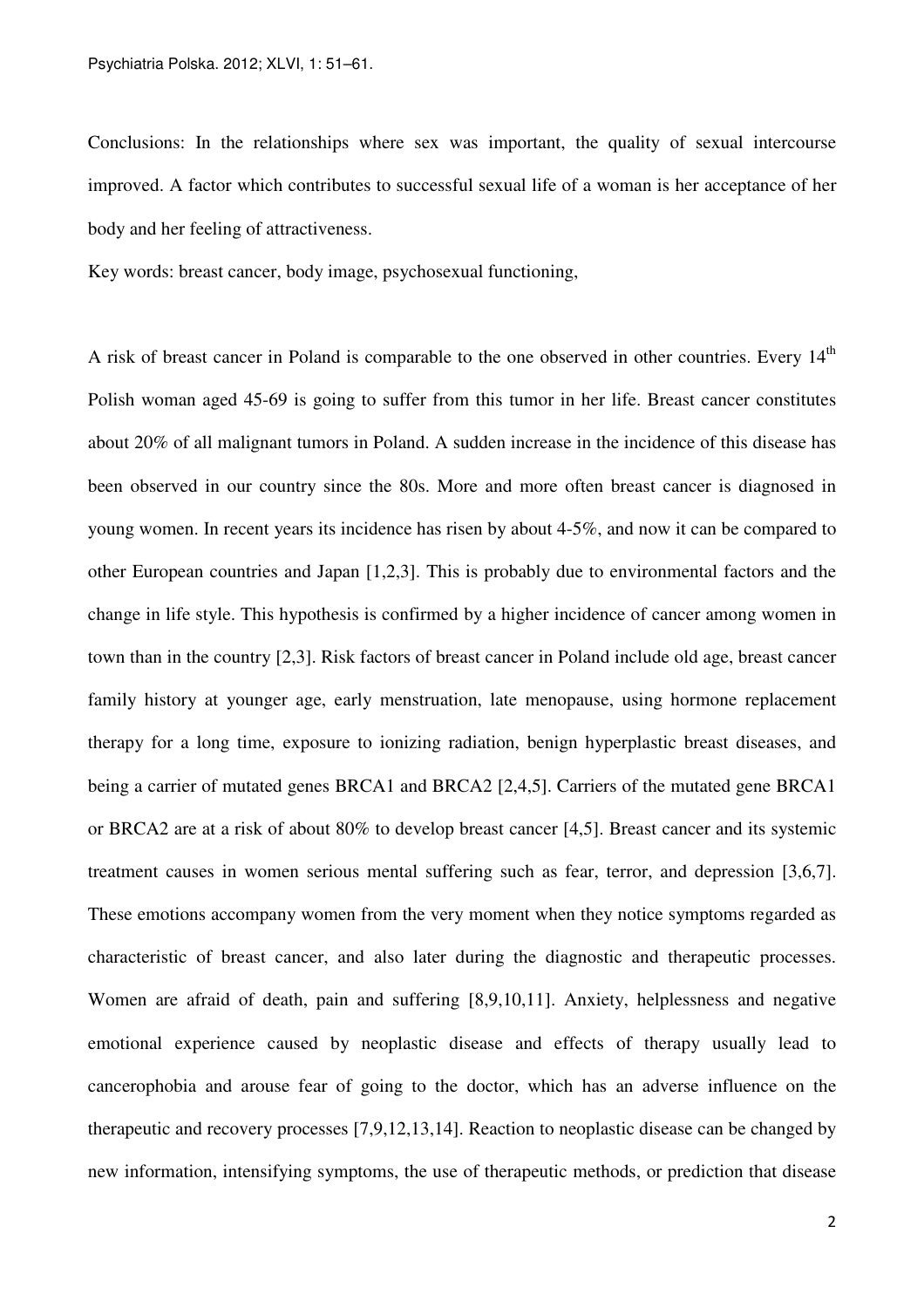and therapy will negatively affect private, family and social life [11,12]. Body image is very important for women and so, regardless of their age, the loss of a breast is always very painful for them. A consequence of this situation is a syndrome described as  $n$ , half women complex" [3,15,16]. Removal of a breast, which is an attribute of femininity and maternity, reduces self-esteem, causes anxiety, and shame, fear of the loss of a partner or the breakup of a family, as well as deprivation of psychosexual needs [3,7,12,13,17,18,19,20].

**The aim of this study** was to self-assess psychosexual functioning of women after breast cancer treatment.

**Material and methods.** The study was conducted in May 2009 among 103 women after breast cancer treatment. The research method was a diagnostic survey based on the author's questionnaire. The questionnaire was developed using the 5-point Likert scale, the chosen questions of the Beck Depression Inventory, and the author's questions giving women the possibility of describing more complex information on their psychosexual problems. The questions were created on the basis of Adachi, Elit et al.'s reports, and asked about escalation of depressive symptoms, self-acceptance of body image, attributes of femininity, the relationship with a partner, sexual intercourse, the feeling of being attractive, the received support, and breast self-examination as a method of prevention [3,20]. Our study complied with the rules of the Bioethical Commission of the Pomeranian Medical University in Szczecin. All women participating in the study were volunteers, they were anonymous and could resign from the study at any stage. Women were randomly chosen. There were no limiting factors of inclusion in the study. Some 137 questionnaires were sent to all members of the Amazons' Association in West Pomeranian Province, out of which 103 were correctly filled out and classified for analysis, while in 34 certain questions were omitted, which was the reason why they could not be subjected to analysis. It was assumed that some features such as the type of surgery, age, the place of residence, education, and marital status might affect women's perception of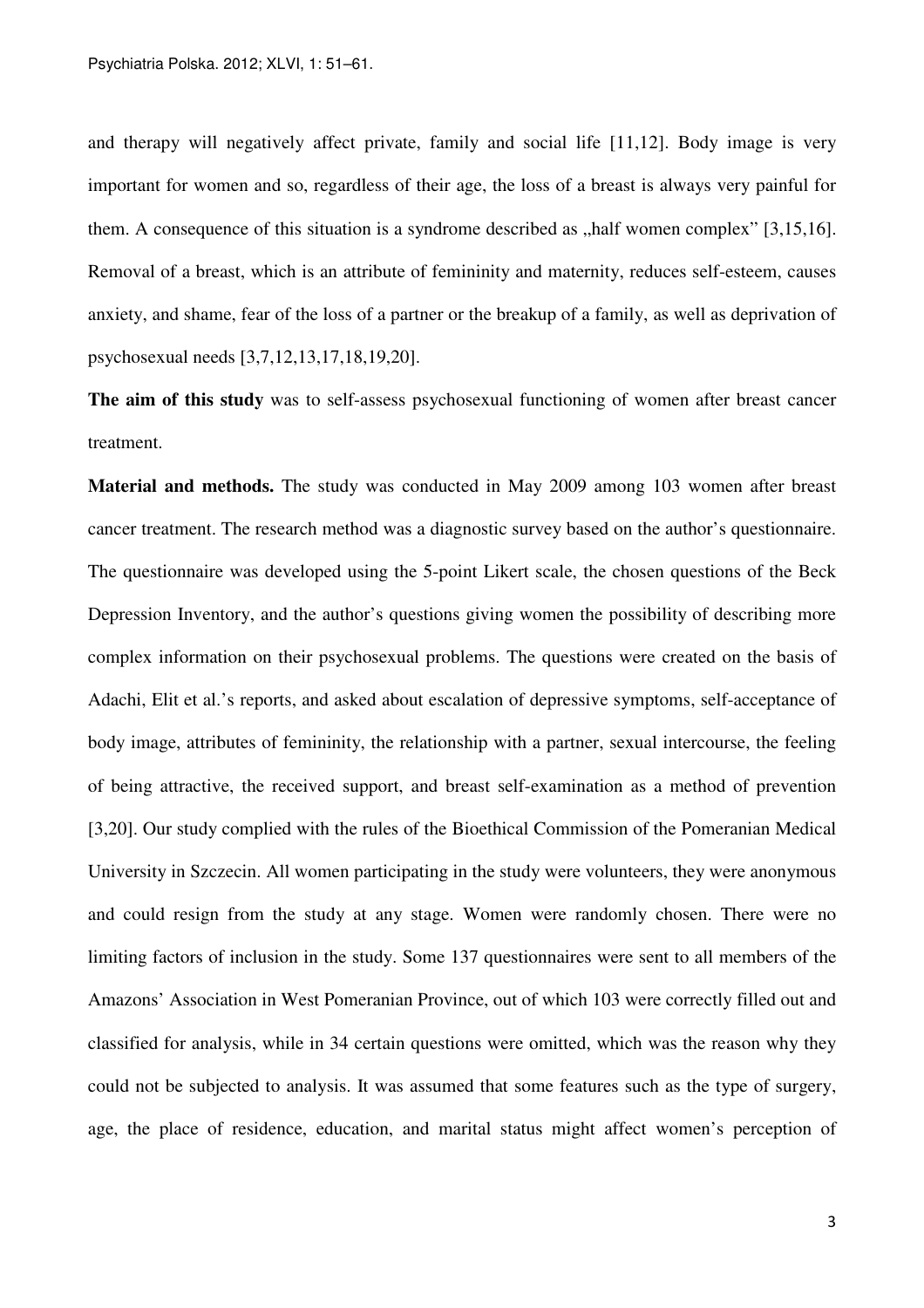themselves and their psychosexual functioning. Statistical analysis was done using the Pearson's chi-square test. A chosen significance level was  $\alpha$ =0,05.

**Description of the sample.** The description was shown in table 1. Over a half of the surveyed (54%) were women aged 53-65, and 28% women aged 40-52. The youngest woman was 40, and the oldest – 79. The average age was 57 years  $\pm$  7.38. The majority of respondents (54.4%) came from a town of a population up to 100 thousand, and 15.5% from the country. Over a half of women (56.3%) had secondary and 5% primary education, 48.54% were retired, one-fifth (20.38%) were professionally active. Married women were most numerous and constituted 63.1%, and 36.9% were not married: misses, widows, divorcées. Two-thirds of women (66.03%) had partners.

| No. | Feature                                          | N   | $\%$  |
|-----|--------------------------------------------------|-----|-------|
| 1.  | age                                              |     |       |
|     | $40-52$ years                                    | 29  | 28,15 |
|     | $53-65$ years                                    | 55  | 53,39 |
|     | $66-79$ years                                    | 19  | 18,44 |
|     | X+SD 57±7,38                                     | 103 | 99,98 |
| 2.  | Place of residence                               |     |       |
|     | town with a population over 100 thousand people  | 31  | 30,09 |
|     | town with a population up to 100 thousand people | 56  | 54,36 |
|     | country                                          | 16  | 15,53 |
|     |                                                  | 103 | 99,92 |
| 3.  | Education                                        |     |       |
|     | primary                                          | 5   | 4,85  |
|     | vocational                                       | 19  | 18,44 |
|     | secondary                                        | 58  | 56,3  |
|     | higher                                           | 21  | 20,38 |
|     |                                                  | 103 | 99,97 |
| 4.  | Professional activity                            |     |       |
|     | employed                                         | 21  | 20,38 |
|     | unemployed                                       | 19  | 18,44 |
|     | retired                                          | 50  | 48,54 |
|     | pension                                          | 13  | 12,62 |
|     |                                                  | 103 | 99,98 |

Table 1 Description of the sample

Most respondents fell ill and were operated in the years 2002 - 2008, the youngest person had surgery at the age of 35, the oldest – 73. The average age of the operated women was  $48.25\pm1.09$ (tab.2). The maximum time from a surgery in the group examined was 21 years, and the minimum – 1 year. Mastectomy was performed in 78.6% (n=81), a breast-sparing operation in 17% (n=15), and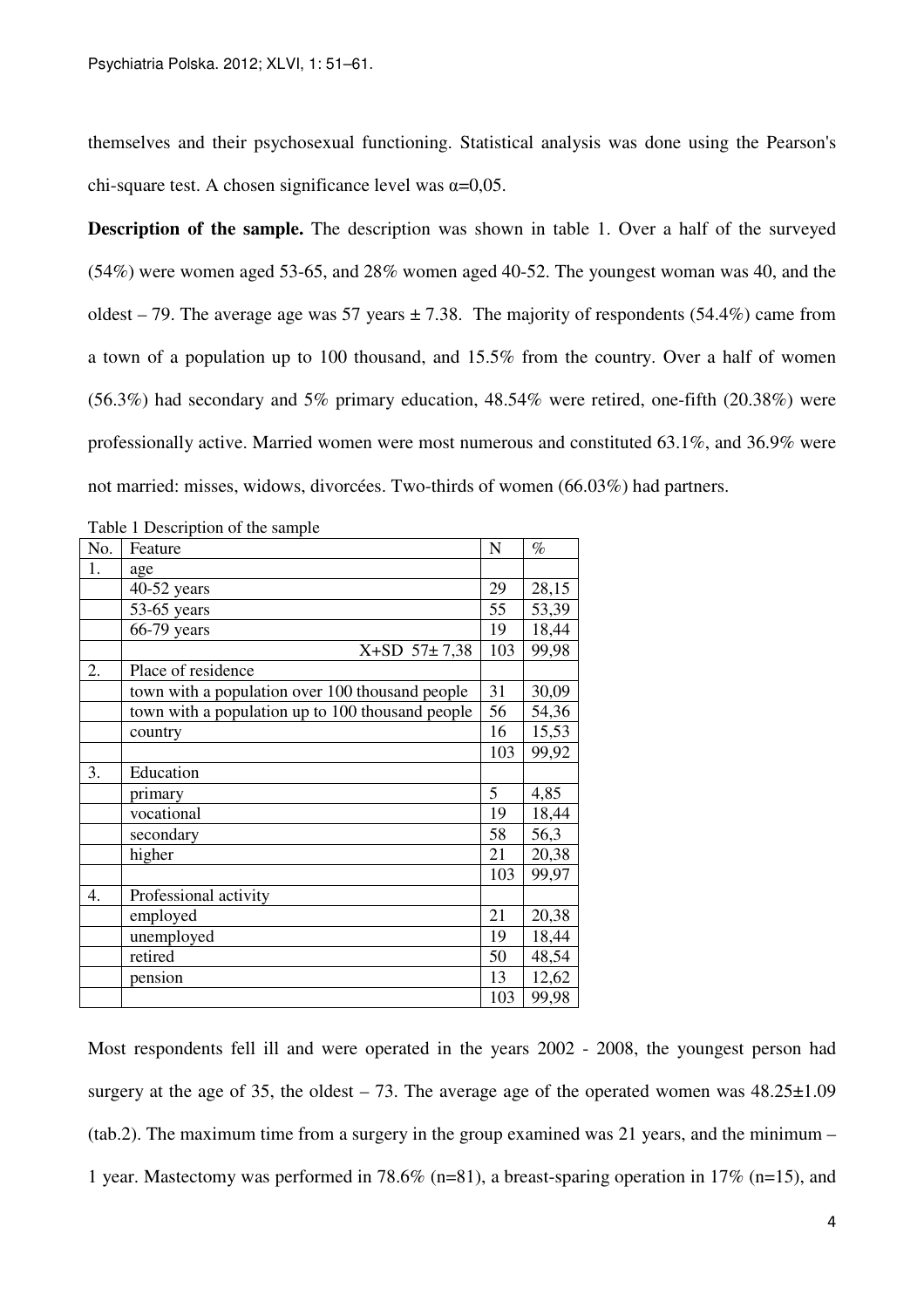mastectomy with reconstruction in 2.9%. There were also women who did not have surgery – 3.88%.

|                 |     |      | The average age of women |           |                                    |           |  |  |  |  |  |
|-----------------|-----|------|--------------------------|-----------|------------------------------------|-----------|--|--|--|--|--|
|                 |     |      | on the operation day     |           | on the day of the survey<br>(2008) |           |  |  |  |  |  |
| Data of surgery | N   | $\%$ | X                        | <b>SD</b> | X                                  | <b>SD</b> |  |  |  |  |  |
| 1988-1994       | 8   | 7,76 | 48,89                    | 8,81      | 67,22                              | 7,81      |  |  |  |  |  |
| 1995-2001       | 40  | 38,8 | 51,55                    | 7,39      | 59,3                               | 8,21      |  |  |  |  |  |
| 2002-2008       | 51  | 49,5 | 51,56                    | 6,98      | 54,88                              | 7,1       |  |  |  |  |  |
| no surgery      | 4   | 3,88 | 41                       | 6,22      | 46,75                              | 7,41      |  |  |  |  |  |
| Total           | 103 | 100  | 48,25                    | 1,09      | 57,04                              | 0,48      |  |  |  |  |  |

Table 2. The age of respondents on the operation day and on the day of the survey

**Results.** The women were asked about their self-acceptance before they got ill. The vast majority of women (71%) accepted themselves as they were. Before the disease was diagnosed, 65% regarded themselves pretty (answers "yes" and "rather yes"). One-fourth of women (25.24%) had no opinion about their appearance. Less than two-third of women who described themselves as pretty thought that they were attractive to others (61.5%). Women who had no poinion about their appearance in most cases (61.53%) did not think they were attractive to others (tab.3).

|                 |                |       | Are you attractive to others |       |                          |            |                          |      |    |      |                          |       |  |
|-----------------|----------------|-------|------------------------------|-------|--------------------------|------------|--------------------------|------|----|------|--------------------------|-------|--|
| Are you pretty? | N              | $\%$  | yes                          |       |                          | rather yes | rather not               |      | no |      | I don't know             |       |  |
|                 |                |       | N                            | $\%$  | N                        | $\%$       | N                        | $\%$ | N  | $\%$ | N                        | $\%$  |  |
| yes             | 26             | 25,24 | 16                           | 61,5  | 10                       | 38,46      |                          |      |    |      |                          |       |  |
| rather yes      | 41             | 39,88 | 5                            | 12,19 | 31                       | 75,6       | -                        |      |    |      | 5                        | 12,19 |  |
| rather not      | 6              | 5,82  | $\overline{\phantom{0}}$     |       | 2                        | 33,33      | 3                        | 50   | -  |      |                          | 16,66 |  |
| no              | $\overline{4}$ | 3,88  |                              | 25    | $\overline{\phantom{0}}$ |            | 2                        | 50   |    | 25   | $\overline{\phantom{0}}$ |       |  |
| I don't know    | 26             | 25,24 |                              | 3,84  | 9                        | 34,6       | $\overline{\phantom{0}}$ | -    |    |      | 16                       | 61,53 |  |
| Total           | 103            | 100,1 | 23                           | 22,33 | 52                       | 50,48      | 5                        | 4,85 |    | 0,97 | 22                       | 21,35 |  |

Table 3. Self-assessment of attractiveness

ρ>0,05

No correlation was found between women's self-assessment of body image before getting ill and the feeling of being pretty ( $\alpha < \rho$ ). After surgery over a half of respondents (57%) felt still attractive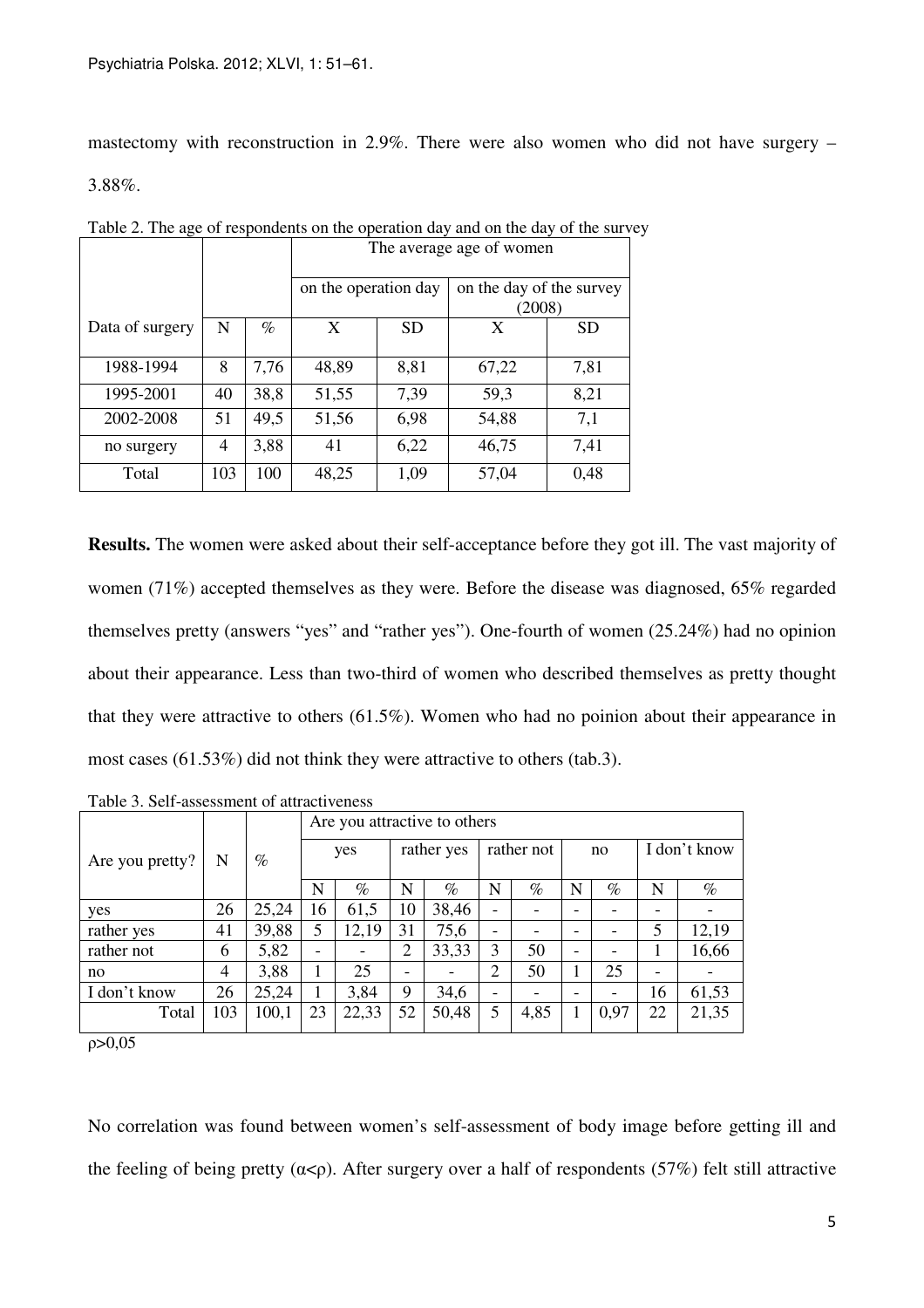as sexual partners and as women. Some 43% thought that breast removal made them less attractive as sexual partners. Breasts are commonly regarded as an attribute of femininity. According to 33.98% of the surveyed women an attribute of femininity was breast, 28.15% - face, and 21.35% other parts of the body such as neck, eyes, waist, complexion, and a fine figure (fig.1).



Fig. 1 Attributes of femininity

In the opinions of 27% of women, breast are an important erogenous area for their partners, while 55.3% of women could not give an explicit answer (answers "rather yes", "rather no"). Satisfying sexual life is a significant part of any relationship. That is why we analysed self-assessment of the relationship with husbands or partners before getting ill and the importance of sexual intercourse for women. About 42.71% described their relationship with husbands or partners before the disease as satisfactory, more than one-fourth (26.21%) as very good. Every tenth woman (10.67%) assessed the relationship with a partner as bad. One-fourth of women (26.2%) reagarded sexual intercourse important, 14.6% said it had rather no meaning or had no meaning at all (4.85%). (tab.4).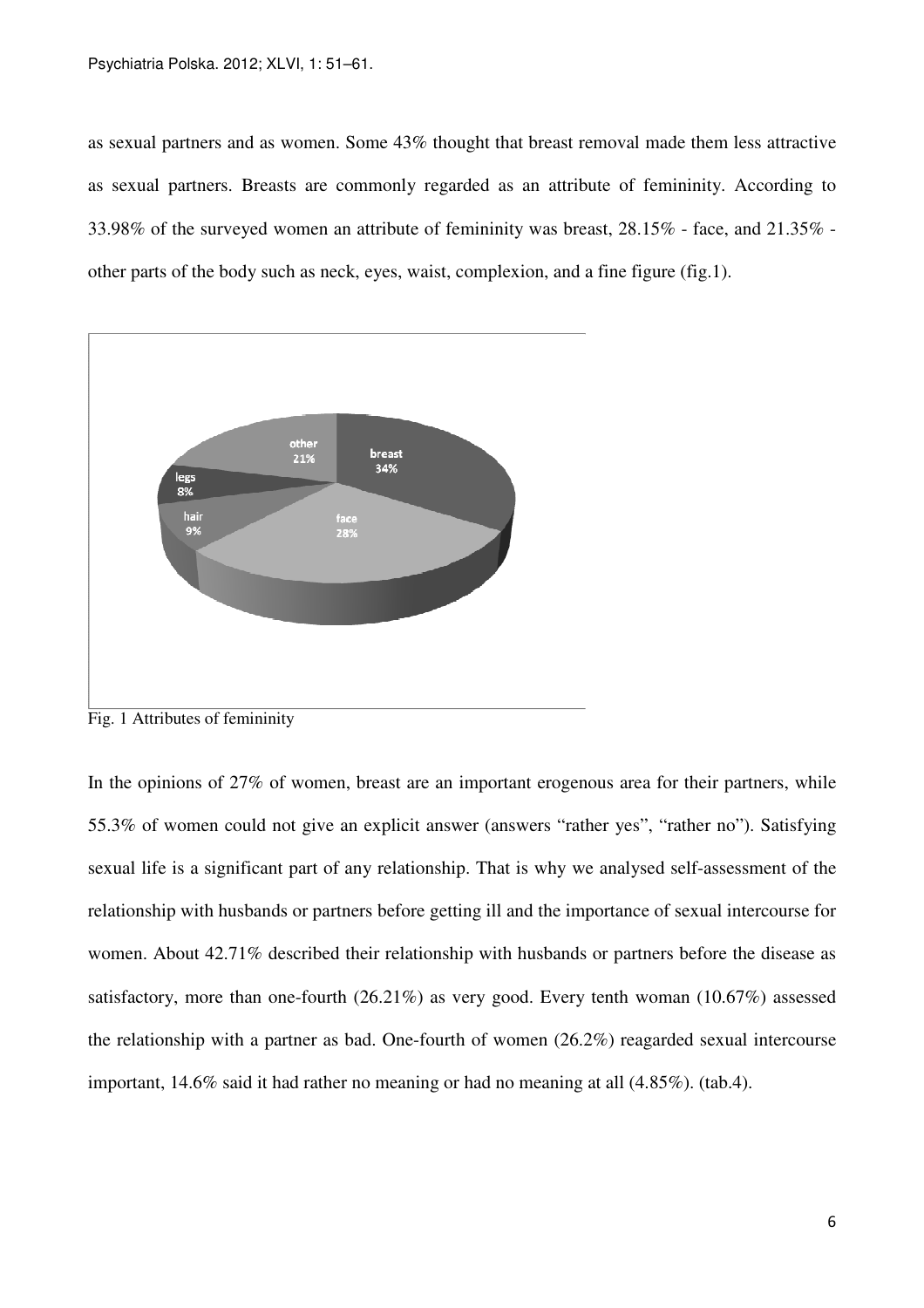|                                                      |       |       | Importance of sexual life before disease |       |           |       |                         |       |                                   |       |                      |       |
|------------------------------------------------------|-------|-------|------------------------------------------|-------|-----------|-------|-------------------------|-------|-----------------------------------|-------|----------------------|-------|
| Relationship<br>between<br>before<br>the<br>partners | Total |       | Very<br>important                        |       | Important |       | Rather not<br>important |       | <b>Not</b><br>important<br>at all |       | I have no<br>opinion |       |
| disease                                              | N     | $\%$  | N                                        | $\%$  | N         | $\%$  | N                       | $\%$  | N                                 | $\%$  | N                    | $\%$  |
| very good                                            | 27    | 26,21 | 9                                        | 33,33 | 13        | 48,14 | 2                       | 7,4   |                                   |       | 3                    | 11,11 |
| satisfactory                                         | 44    | 42,71 | 13                                       | 29,54 | 21        | 47,72 | 6                       | 13,63 | $\overline{2}$                    | 4,5   | $\overline{c}$       | 4,5   |
| unsatisfactory                                       | 14    | 13,59 | 3                                        | 21,42 | 4         | 28,57 | 4                       | 28,57 |                                   |       | 3                    | 21,42 |
| bad                                                  | 11    | 10,67 | 2                                        | 18,18 |           | 9,09  | 3                       | 27,27 | 3                                 | 27,27 | $\overline{c}$       | 18,18 |
| I have no partner                                    | 7     | 6.79  | -                                        |       |           |       | -                       |       |                                   |       | 7                    | 100   |
|                                                      | 103   | 99,97 | 27                                       | 26,2  | 39        | 38,1  | 15                      | 14,56 | 5                                 | 4,85  | 17                   | 16,5  |

Table 4. The relationship between partners and the importance of sexual life before the diagnosis of breast cancer

The diagnosis of cancer is always difficult to cope with emotionally. Women experience different feelings. In the group examined, the most dominant feelings were terror – 38% and fear of death – 24.3%. Some 18.4% of women felt irritation, 14.6% - depression, and 13.6% - anger. Answering the open question, 3.8% of respondents mentioned also their motivation to take up the therapy and act immediately in spite of fear. No correlation was proved between professional activity or age and the demonstrated feelings ( $\rho$ =0.155). Nearly half of women (48.5%) found it difficult to look at themselves naked - "they try to avoid looking in the mirror, they change clothes in closed rooms" (answers "yes" -23.3% and "rather yes" – 25.4%). Some  $42.7\%$  of women looked at their bodies without negative emotions, and 3.8% did not think about it. About 37.9% of women felt deeply embarrassed in the presence of their partners, and one-fourth (25.24%) did not feel so (tab.5).

| Looking at oneself naked is |       |       | Have your husband/partner seen you undressed? |       |    |                |         |      |  |
|-----------------------------|-------|-------|-----------------------------------------------|-------|----|----------------|---------|------|--|
| difficult                   | Total |       |                                               | Yes   |    | N <sub>o</sub> | Not yet |      |  |
|                             | N     | $\%$  | N                                             | $\%$  | N  | $\%$           | N       | $\%$ |  |
| yes                         | 24    | 23,3  | 17                                            | 70,83 | 7  | 29,16          |         |      |  |
| rather yes                  | 26    | 25,24 | 21                                            | 80,76 | 5  | 19,23          |         |      |  |
| rather not                  | 19    | 18,44 | 16                                            | 84,2  | 2  | 10,52          |         | 5,26 |  |
| no                          | 25    | 24,27 | 21                                            | 84    | 3  | 12             |         |      |  |
| I don't think about it      | 9     | 8,73  |                                               |       | 9  | 100            |         |      |  |
| Total                       | 103   | 99,98 | 75                                            | 72,81 | 26 | 25,24          | 2       | 1,94 |  |

Table 5. Self-acceptance of the body vs. showing naked to the partner after mastectomy

 $p > 0,05$ 

No correlation was found between women's acceptance of their bodies and showing naked to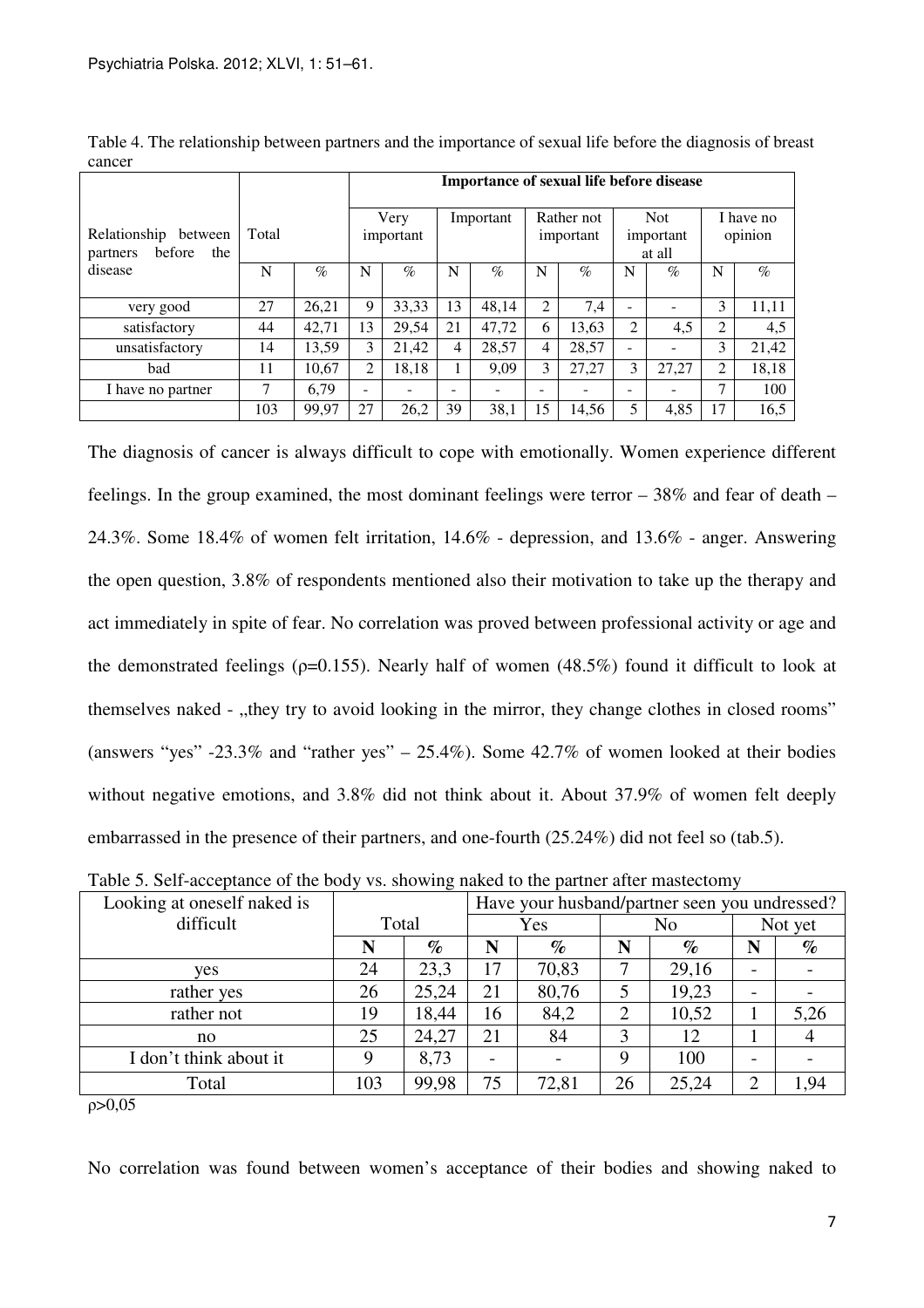partners ( $\alpha < \rho$ ), there was however a weak statistical correlation between a type of surgery and showing to a partner undressed (tab. 6).

|                   | Showing undressed |                |              |                |
|-------------------|-------------------|----------------|--------------|----------------|
| A type of surgery | Yes               | N <sub>0</sub> | Not yet      | Altogether     |
| Mastectomy        | $60.42\%$ (58)    | $15.63\%$ (15) | $1.04\%$ (1) | 77% (74)       |
| Breast-sparing    | $15.63\%$ (15)    |                |              | $15.63\%$ (15) |
| operation         |                   |                |              |                |
| No surgery        | $2.08\%$ (2)      | $1.04\%$ (1)   | $1.04\%$ (1) | $4.17\%$ (4)   |
| Mastectomy with   | $2.08\%$ (2)      | $1.04\%$ (1)   |              | $3.13\%$ (3)   |
| reconstruction    |                   |                |              |                |
| Total             | 80.21% (77)       | $17.17\%$ (17) | $2.08\%$ (2) | 100% (96)      |

Table. 6 Effects of a type of surgery on showing undressed

ρ<0.05

Over a half of women who had a close relatioship with men (54%) did not notice any changes in their partners' behaviour during intimate contacts, one-fifth (21%) claimed that their relationship improved ("they are more tender to each other") than before surgery. Whereas 14% of women from this group avoided intimate situations, and 11% have not had sexual intercourse since operation. A moderate statistically significant correlation ( $p=0.002$ ) was observed between the importance of sex in the partnership before diagnosis of the disease and the feeling that something changed between partners in intimate situations (tab. 7).

Table. 7 The importance of sexual life before getting ill and the feeling that something changed in intimate contacts after therapy

|                    | Changes in intimate contacts |                |                |                |              |  |  |  |
|--------------------|------------------------------|----------------|----------------|----------------|--------------|--|--|--|
| Importance of      |                              |                |                | I have not     |              |  |  |  |
| sexual life        | Nothing                      | More           | Avoiding       | decided to     |              |  |  |  |
|                    | changed                      | tenderness     | sexual         | have sexual    | Altogether   |  |  |  |
|                    |                              |                | contacts       | intercourse    |              |  |  |  |
| Rather important   | 18.95%                       | $12.63\%$ (12) | $3.16\%$ (3)   | 2.11(2)        | 36.84%       |  |  |  |
|                    | (18)                         |                |                |                | (35)         |  |  |  |
| Important          | 16.84%                       | $6.32\%$ (6)   | $2.11\%$ (2)   | $2.11\%$ (2)   | 27.37%       |  |  |  |
|                    | (16)                         |                |                |                | (26)         |  |  |  |
| I have no opinion  | $8.42\%$ (8)                 | $1.05\%$ (1)   | $3.16\%$ (3)   | $2.11\%$ (2)   | 14.74%       |  |  |  |
|                    |                              |                |                |                | (14)         |  |  |  |
| Rather unimportant | $9.47\%$ (9)                 | $1.05\%$ (1)   | $2.11\%$ (2)   |                | 12.63%       |  |  |  |
|                    |                              |                |                |                | (12)         |  |  |  |
| Unimportant        | $1.05\%$ (1)                 |                | $3.16\%$ (3)   | $4.21\%$ (4)   | $8.42\%$ (8) |  |  |  |
| Total              | 54.74%                       | 21.05% (20)    | $13.63\%$ (13) | $10.53\%$ (10) | 100% (95)    |  |  |  |
|                    | (52)                         |                |                |                |              |  |  |  |

ρ<0.05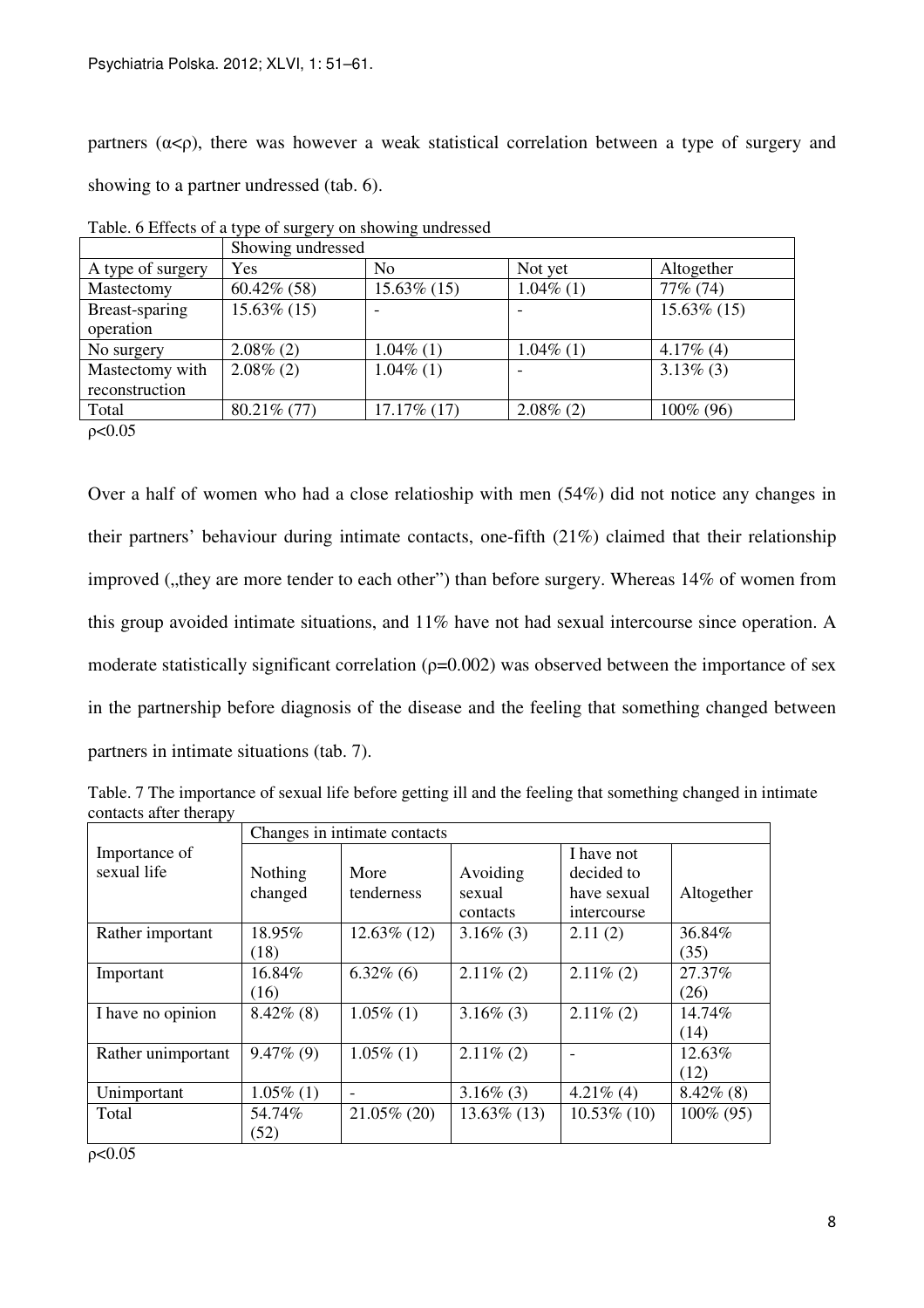Partners for whom sexual life was important showed more affection to each other. When asked about their feelings while sexual intercourse, 33% of women regardless of their age mentioned pleasure, and 29% affection. Particular warmth and closeness accompanied sexual contacts of every fifth woman (20%). Some 18% of the surveyed felt that they were still desired and attractive to their partners. Less than every tenth woman (9.2%) was ashamed and as many women (9.2%) felt pain and anxiety during sexual contacts with partners. A moderate statistical correlation was found between a type of surgery and sensations while having sex ( $\rho$ =0.014).

More than a half of the surveyed women (57%) got used to living with the disease, while 13% still cannot accept the situation.

**Discussion.** Breast cancer is a severe disease, a disease whose treatment is difficult and produces dramatic effects on physical, mental and sexual spheres of a woman's life. The aim of this study was to present a woman's subjective feelings associated with her disease and its influence on her perception of herself and her relationship with a partner in terms of intimate contacts. Our results reveal the existing problem and an urgent need for further detailed research. Yalom wrote that breasts are not only a part of the body for women, but they have a symbolic meaning reflecting their desires [21]. Breasts decide about women's attractiveness, and arouse interest of men. They are also erogenous area playing an important part in sexual intercourse, and their size and shape have influence on women's mood. The majority of the surveyed women regarded breasts as an attribute of femininity and an important erogenous area, therefore mastectomy resulted in their reluctance to show themselves undressed and a lack of body self-acceptance. Mika demonstrated that the majority of women's mental problems manifested as the feeling of being , half women", which was a result of losing a breast treated as a symbol of femininity and maternity [14]. Also Adachi et al. proved that a type of surgery affected perception of the body and sexuality of Japanese women, and thus they are aspects which should be taken into consideration while deciding about treatment [3]. Mastectomy, aside from crippling physically, evokes also negative emotions and psychological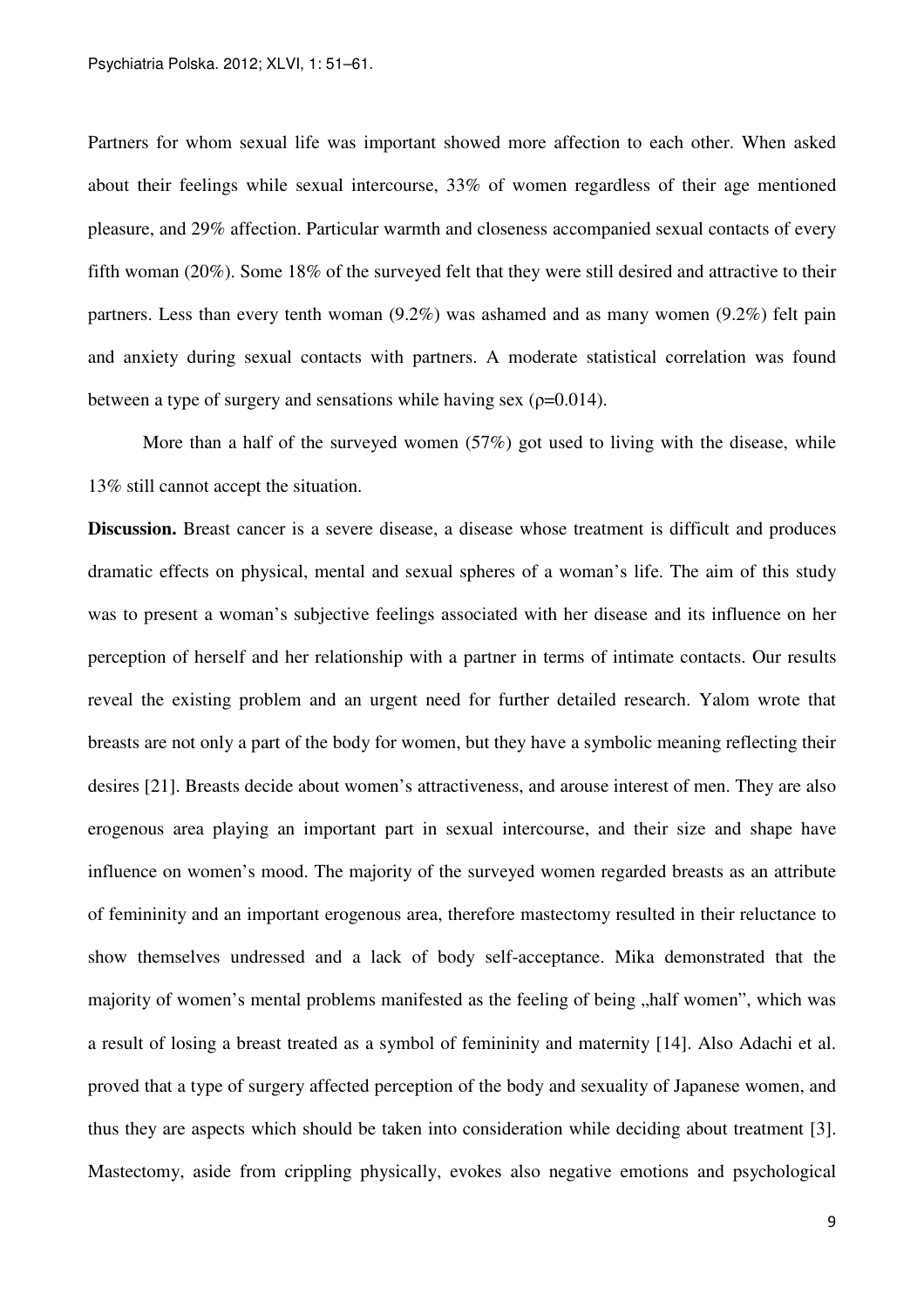trauma. No guarantee of successful treatment, fear of death, and terror were experienced by onethird of our respondents. Hersh reported that stress caused by breast cancer diagnosis affected 45% of female respondents, who suffered from anxiety and depressive states [22]. He also suggested factors having an effect on trauma experience. And so, women with breast cancer coming from small towns, with a lower level of education, and those from poor and neglected communities, as well as menopausal women experienced much greater trauma. They often retreated into themselves, and their psychosocial disorders associated with fear, helplessness and a lack of hope for recovery became more intense [21]. Surgery negatively affected the feeling of attractiveness and acceptance of the body – almost a half of the surveyed women did not accept themselves undressed. Similar results about a lack of self-acceptance undressed were reported by Chwałczyńska, who surveyed 107 mastectomized women aged 40-75 years [17]. Only few women fully accepted the situation and described the state of their bodies as perfect, which could result from their better mental condition and the feeling of being loved and accepted. Most respondents had sexual intercourse which gave them the feeling of warmth, tenderness and desire. Sex was important for the surveyed women and the feelings which usually accompanied women during intimate contacts were warmth, tenderness, pleasure and desire. Karabulut and Erci, on the other hand, proved only little satisfaction with sexual life reported by 123 women after mastectomy [24]. In our research over a half of women claimed that their experience related to the disease and consequences of therapy had positive impact on their relationships. They felt very close to their partners, regarded themselves attractive and desired. Fobiar et al. surveyed 549 women aged 22-50 who had been operated for breast cancer. They showed that a half of them had problems with perception of their bodies and sexual contacts [22]. In our research every tenth woman in the surveyed group experienced such emotions as irritation, anger, sorrow and terror.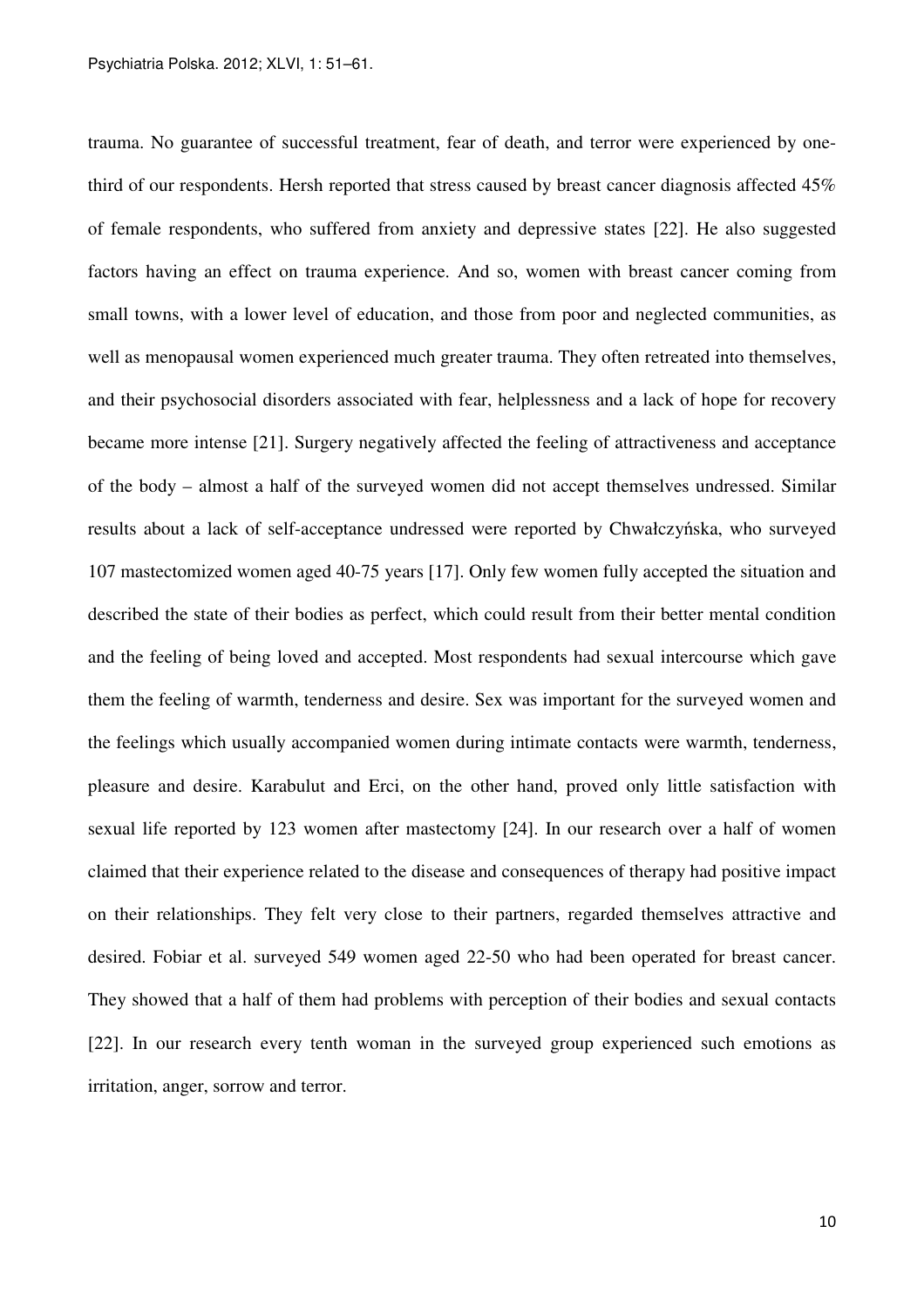### **Conclusion:**

1. In the relationships where partners were emotionally close to each other before a woman's disease and where sex was important, the quality of sexual intercourse improved. A factor which contributes to successful sexual life of a woman is her acceptance of her body and the

feeling of being attractive.

2. Negative emotions related to fear of death, the stereotype of feminity, and the feeling of being

"half women" considerably affect self-assessment of mastectomized women. Therefore, women,

after breast cancer treatment should be encouraged to use various forms of social support.

#### **References**:

[1] Wronkowski Z, Chmielarczyk W, Zwierko M. Nowotwory złośliwe piersi. Zagrożenie populacji polskiej. *Słu*ż*ba Zdrowia* 2000; 3: 24–26.

[2] Clayton AH. Outcomes in Brest cancer: disease and treatment effects on mood and sexual. *Primary Psychiatry*  2006; 49(17): 5093–5109.

[3] Adachi K, Ueno T, Fujioka T, Fujitomi Y, Ueo H. Psychosocial factors affecting the therapeutic decision-making and postoperative mood states in Japanese breast cancer patients who underwent various types of surgery: body image and sexuality. *Jpn J Clin Oncol* 2007;37(6): 412–418.

 [4] Eisen A, Lubinski J, Klijn J, et al. Breast Cancer Risk Following Bilateral Ophorectomy in *BRCA1* and *BRCA2* Mutation Carriers: An International Case-Control Study. *J Clin Oncol* 2005; 23: 7491–6.

[5] Chen S, Parmigiani C. Metaanaliza penetracji BRCA1 i BRCA2*. J Clin Oncol* 2007; 6: 390**–**395. http://jco.ascopubs.org/content/25/11/1329.full.pdf.pl

[6] Pasini W. Psychosexual problems after cancer: an example of breast cancer. *Drugs of Today* 2002; 38: 101.

[7] Jabłoński M, Furgał M, Dudek D, Zieba A. Miejsce psychoonkologii we współczesnej psychiatrii. *Psychiatria Polska* 2008, t. XLII; 5: 749-765.

[8] Holland J.C, Goone-Piels J. Anxiety Disorders. In: Kufe D, Pollock R, Weichselbaum R, Bast R, Gansler T, Holland J, Frei E. (red.). Cancer Medicine. Wyd. 6. BC Decker, Hamilton (Canada) 2003.

[9] Bukovic D, Fajdic J, Hrgovic Z, Kaufmann M, Hojsak I, Stanceric T. Sexual dysfunction in breast cancer survivors. *Onkologie* 2005; 28(1): 29–34.

[10] Currin J, Meister EA. A Hospital-based Intervention Using Massage to Reduce Distress Among Oncology Patients. *Cancer Nursing* 2008; 3, vol.31: 214–221.

[11] Araszkiewicz A., Bartkowiak W., Starzec W.: Zaburzenia lękowe w chorobie nowotworowej. *Psychiatria w Praktyce Ogólnolekarskiej* 2004;4, T.4: 157-166.

[12] Bonnema J, van Wersch AM, van Geel AN, Pruyn JF, Schmitz PI, Paul MA, Wiggers T. Medical and psychosocial effects of early discharge after surgery for breast cancer: randomised trial. *BMJ* 1998; 316 (7140): 1267–1271.

[13] Kalaitzi Ch, Papadopoulos VP, Michas K, Vlasis K, Skandalakis P, Filippou D. Combined psychosexual intervention after mastectomy: Effects on sexuality, body image, and psychological well-being. *J of Surgical Oncology*  2007; 96(3): 235–240.

[14] Rowland J, Desmond KA, Meyerowitz BE, Belin T, Wyatt GE, Ganz PA. Role of breast reconstructive surgery in physical and emotional outcomes among breast cancer survivours. *J of the National Cancer Institute* 2000;17,vol.92:1422–1429.

[15] Tsirigotis K., Gruszczyński W. Wybrane zagadnienia z życia psychoseksualnego chorych na schizofrenię. *Seksuologia Polska* 2007;5, 2:51–56.

[16] Charavel M, Bremond A, Courtial I. Psychosocial profile of women seeking breast reconstruction. *Eur J Obstet Gynecol Reprod Biol* 1997; 74(1): 31–35.

[17] Chwałczyńska A, Woźniewski M, Rożek-Mróz K, Malicka I. Jakość życia kobiet po mastektomii. *Wiadomo*ś*ci Lekarskie* 2004;LVII:5–6.

[18] Anllo LM. Sexual life after Brest cancer. *J of Sex&Marital Therapy* 2000; 26: 241–248.